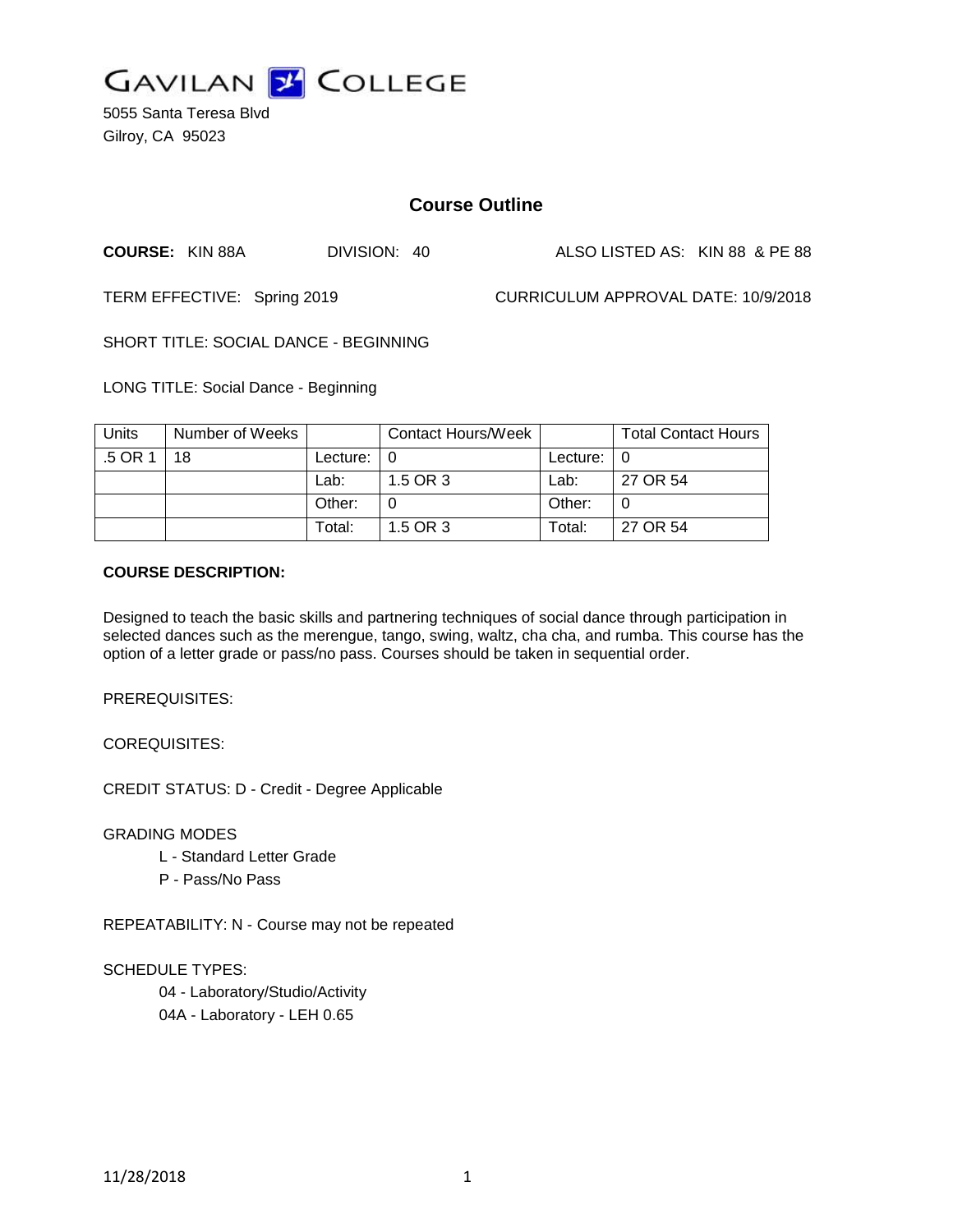## **STUDENT LEARNING OUTCOMES:**

1. Perform basic patterns of the dances presented in class with accurate steps, rhythm, and appropriate style.

Measure of assessment: demonstration, exam

Year assessed, or planned year of assessment: 2017

Semester: Spring

2. Demonstrate the skills of leading and following.

Measure of assessment: demonstration

Year assessed, or planned year of assessment: 2017

Semester: Spring

## **CONTENT, STUDENT PERFORMANCE OBJECTIVES, OUT-OF-CLASS ASSIGNMENTS**

Curriculum Approval Date: 10/9/2018

4 - 8 Hours

Content: Orientation. Introduce the Merengue, including the basic steps, outside and inside turns, back hand pass and waist pass.

Presentation on basic leading and following techniques.

Student Performance Objectives (SPO): Demonstrate the basic steps of the Merengue, including turns and passes. Perform basic partnering techniques.

3.5 - 7 Hours

Content: Review the Merengue. Presentation on the Waltz, including the box step, turning box, outside and inside turns, twinkle and progressive steps. Introduce basic leading and following techniques.

Student Performance Objectives (SPO): Demonstrate the basic steps of the Waltz, including the steps and turns. Perform basic partnering techniques.

#### 3.5 - 7 Hours

Content: Review the Waltz. Introduce the Rumba, including basic and turning box, rumba walks, promenade steps and turns. Presentation on basic partnering techniques.

Student Performance Objectives (SPO): Demonstrate the Rumba's basic steps, including walks and turns. Utilize basic partnering techniques.

## 3.5 - 7 Hours

Content: Review the Rumba. Presentation on the Cha Cha, including the basic steps, pivot turns, figure 8 turns, open break, cross over breaks and chase. Introduce the basic leading and following techniques.

Student Performance Objectives (SPO): Demonstrate the basic Cha Cha steps, including the various turns, breaks and chase. Perform basic partnering techniques.

#### 3.5 - 7 Hours

Content: Review the Cha Cha. Introduce the Salsa, including the basic steps, cross over breaks, open brakes and cross body leads. Presentation on basic partnering techniques.

Student Performance Objectives (SPO): Demonstrate the basic Salsa steps, including the various breaks and cross body leads. Utilize basic leading and following techniques.

## 3.5 - 7 Hours

Content: Review the Salsa. Introduce the Tango and/or other social dances. Presentation on their basic steps and turns, including basic leading and following techniques.

Student Performance Objectives (SPO): Demonstrate the basic steps for the Tango and/or the social dances presented. Perform the correct partnering techniques.

#### 4.5 - 9 Hours

Content: Presentation on the Swing Dance, including the basic steps, inside and outside under arm turns, Charleston, pointes and kicks. Introduce the basic leading and following techniques. Review of all dances.

Student Performance Objectives (SPO): Demonstrate the basic steps for the Swing Dance, including the turns, pointes and kicks. Utilize basic partnering techniques.

2 Hours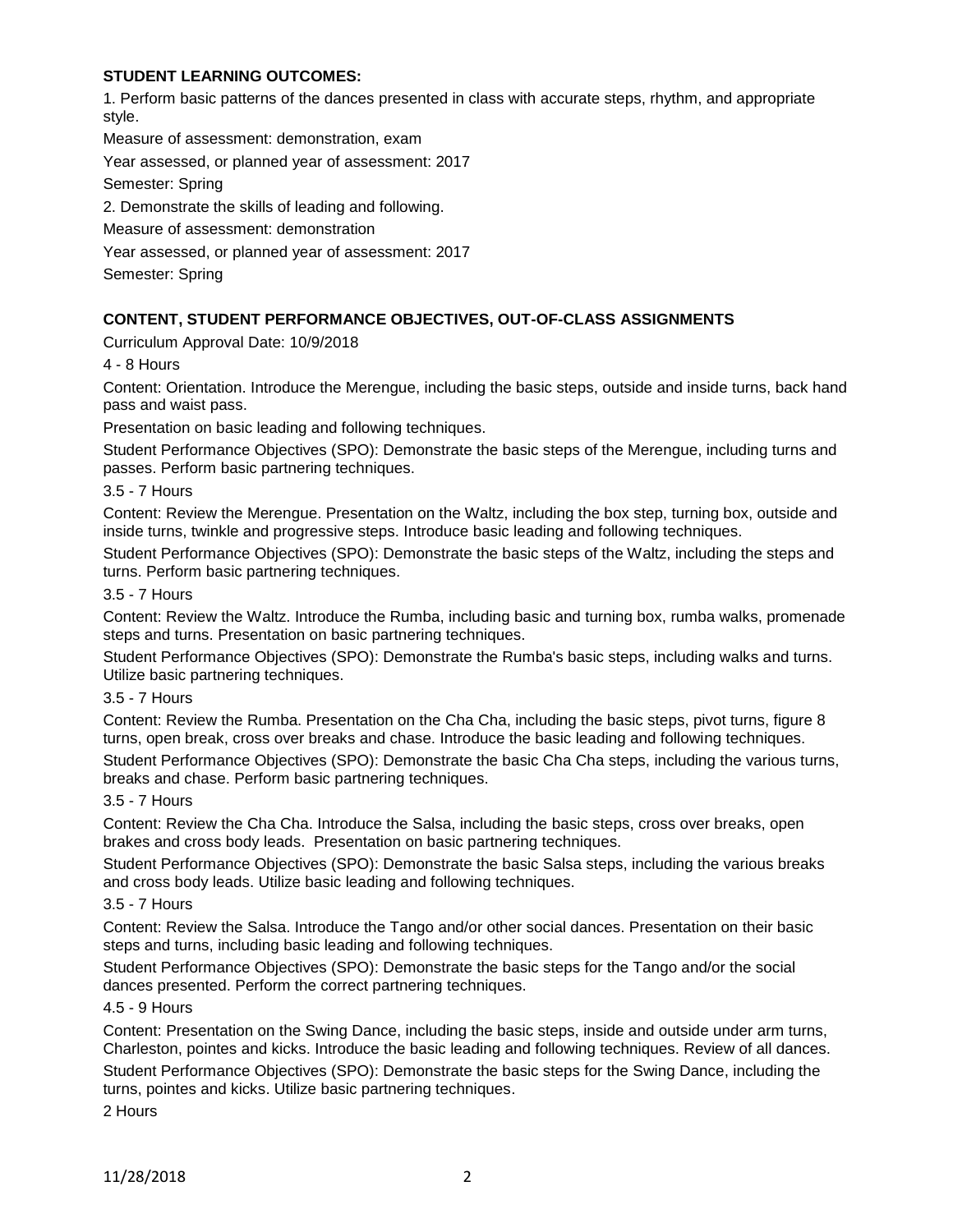## **METHODS OF INSTRUCTION:**

guided practice, demonstration, discussion

# **OUT OF CLASS ASSIGNMENTS:**

Required Outside Hours: 0 Assignment Description: No out of class assignments are required as this is a lab course.

# **METHODS OF EVALUATION:**

Skill demonstrations Percent of total grade: 40.00 % Percent range of total grade: 40 % to 60 % Demonstration Exams Objective examinations Percent of total grade: 0.00 % Percent range of total grade: 0 % to 20 % Other: Short Answer Other methods of evaluation Percent of total grade: 40.00 % Percent range of total grade: 40 % to 60 % Class participation

# **REPRESENTATIVE TEXTBOOKS:**